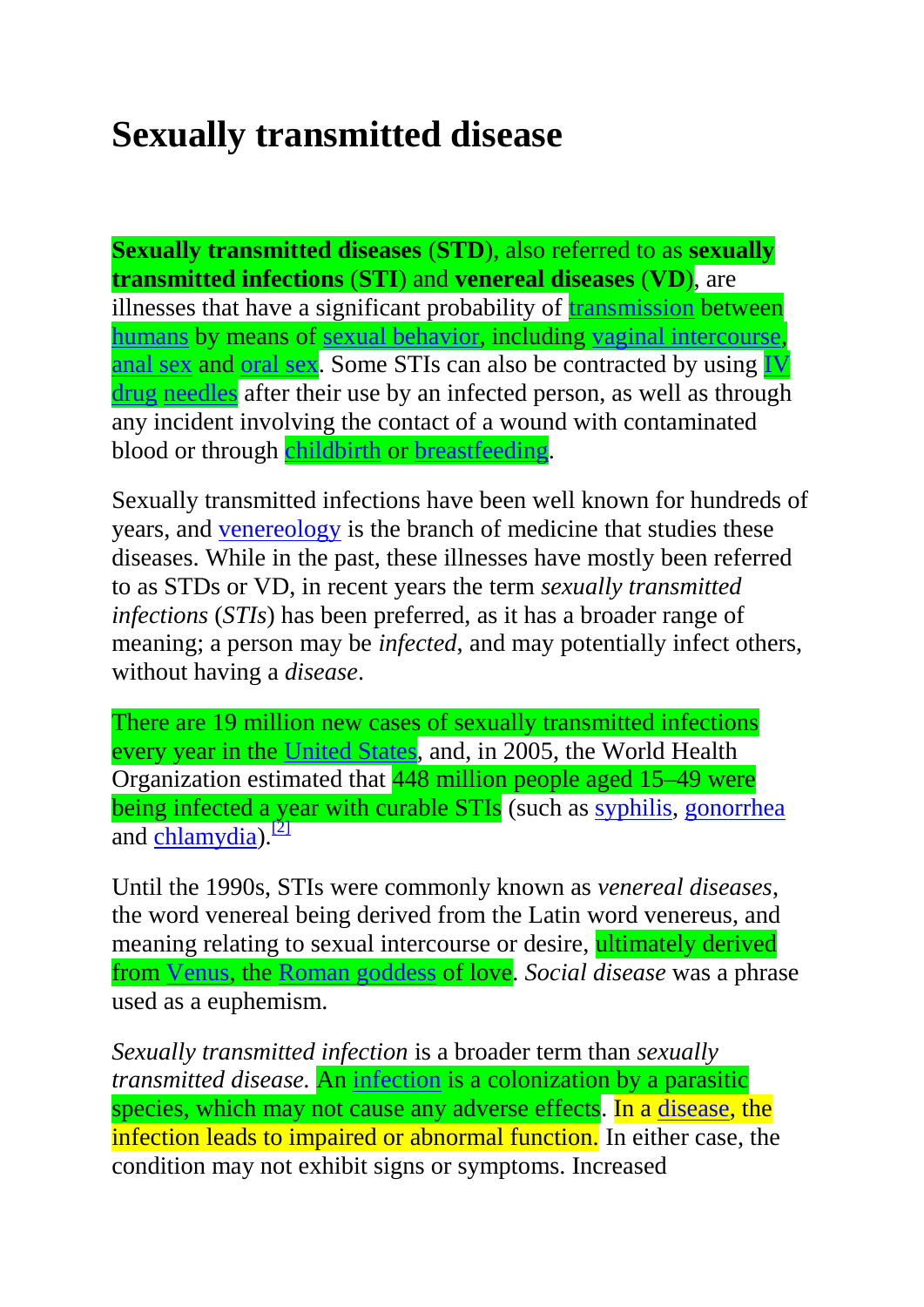understanding of infections like [HPV,](http://en.wikipedia.org/wiki/Human_papillomavirus) which infects a significant portion of sexually active individuals but cause disease in only a few has led to increased use of the term *STI.* [Public health](http://en.wikipedia.org/wiki/Public_health) officials originally introduced the term *sexually transmitted infection*, which clinicians are increasingly using alongside the term *sexually transmitted disease* in order to distinguish it from the former.<sup>[\[5\]](http://en.wikipedia.org/wiki/Sexually_transmitted_disease#cite_note-5)</sup>

*STD* may refer only to infections that are causing diseases, or it may be used more loosely as a synonym for *STI.* Most of the time, people do not know that they are infected with an STI until they are tested or start showing symptoms of disease. Moreover, the term *sexually transmissible disease* is sometimes used since it is less restrictive in consideration of other factors or means of transmission. For instance, [meningitis](http://en.wikipedia.org/wiki/Meningitis) is transmissible by means of sexual contact but is not labeled an STI because sexual contact is not the primary [vector](http://en.wikipedia.org/wiki/Vector_%28epidemiology%29) for the [pathogens](http://en.wikipedia.org/wiki/Pathogen) that cause meningitis. This discrepancy is addressed by the probability of infection by means *other than sexual contact*. In general, an STI is an infection that has a negligible probability of transmission by means other than sexual contact, but has a realistic means of transmission by sexual contact (more sophisticated means [blood transfusion,](http://en.wikipedia.org/wiki/Blood_transfusion) sharing of [hypodermic needles—](http://en.wikipedia.org/wiki/Hypodermic_needle)are not taken into account). Thus, one may presume that, if a person is infected with an STI, e.g., [chlamydia,](http://en.wikipedia.org/wiki/Chlamydia_infection) [gonorrhea,](http://en.wikipedia.org/wiki/Gonorrhea) [genital herpes,](http://en.wikipedia.org/wiki/Genital_herpes) it was transmitted to him/her by means of sexual contact.

# **Bacterial**

- [Chancroid](http://en.wikipedia.org/wiki/Chancroid) (*[Haemophilus ducreyi](http://en.wikipedia.org/wiki/Haemophilus_ducreyi)*)
- [Chlamydia](http://en.wikipedia.org/wiki/Chlamydia_infection) (*[Chlamydia trachomatis](http://en.wikipedia.org/wiki/Chlamydia_trachomatis)*)
- [Gonorrhea](http://en.wikipedia.org/wiki/Gonorrhea) (*[Neisseria gonorrhoeae](http://en.wikipedia.org/wiki/Neisseria_gonorrhoeae)*), colloquially known as "the clap"
- [Granuloma inguinale](http://en.wikipedia.org/wiki/Granuloma_inguinale) or (*[Klebsiella granulomatis](http://en.wikipedia.org/wiki/Klebsiella_granulomatis)*)
- [Syphilis](http://en.wikipedia.org/wiki/Syphilis) (*[Treponema pallidum](http://en.wikipedia.org/wiki/Treponema_pallidum)*)

# **Fungal**

[Candidiasis](http://en.wikipedia.org/wiki/Candidiasis) (yeast infection)

# **Viral**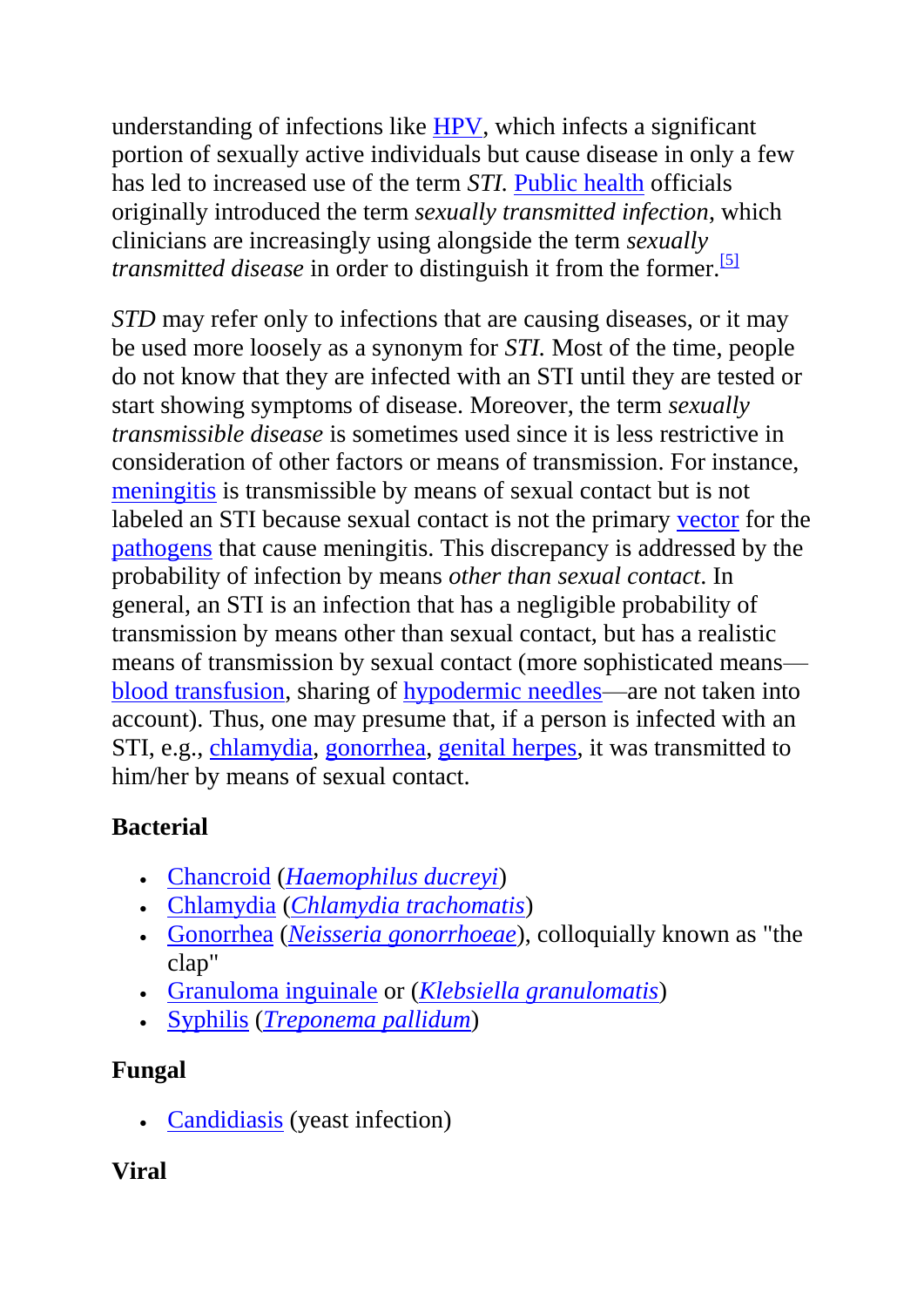

급

[Micrograph](http://en.wikipedia.org/wiki/Micrograph) showing the viral [cytopathic effect](http://en.wikipedia.org/wiki/Cytopathic_effect) of herpes (ground glass nuclear inclusions, multi-nucleation). [Pap test.](http://en.wikipedia.org/wiki/Pap_test) [Pap stain.](http://en.wikipedia.org/wiki/Pap_stain)

- [Viral hepatitis](http://en.wikipedia.org/wiki/Viral_hepatitis) [\(Hepatitis B virus\)](http://en.wikipedia.org/wiki/Hepatitis_B_virus)—saliva, venereal fluids. (Note: [Hepatitis A](http://en.wikipedia.org/wiki/Hepatitis_A) and [Hepatitis E](http://en.wikipedia.org/wiki/Hepatitis_E) are transmitted via the [fecal](http://en.wikipedia.org/wiki/Fecal-oral_route)[oral route;](http://en.wikipedia.org/wiki/Fecal-oral_route) [Hepatitis C](http://en.wikipedia.org/wiki/Hepatitis_C) is rarely sexually transmittable,  $\frac{19}{9}$  and the route of transmission of Hepatitis  $\overline{D}$  (only if infected with B) is uncertain, but may include sexual transmission.<sup>[\[20\]\[21\]](http://en.wikipedia.org/wiki/Sexually_transmitted_disease#cite_note-20)[\[22\]](http://en.wikipedia.org/wiki/Sexually_transmitted_disease#cite_note-22)</sup>)
- [Herpes simplex](http://en.wikipedia.org/wiki/Herpes_simplex) [\(Herpes simplex virus](http://en.wikipedia.org/wiki/Herpes_simplex_virus) 1, 2) skin and mucosal, transmissible with or without visible blisters
- [HIV](http://en.wikipedia.org/wiki/HIV) (*Human Immunodeficiency Virus*)—venereal fluids, semen, breast milk, blood
- [HPV](http://en.wikipedia.org/wiki/HPV) (*Human Papillomavirus*)—skin and mucosal contact. 'High risk' types of HPV cause almost all [cervical cancers,](http://en.wikipedia.org/wiki/Cervical_cancer) as well as some [anal,](http://en.wikipedia.org/wiki/Anal_cancer) [penile,](http://en.wikipedia.org/wiki/Penile_cancer) and [vulvar cancer.](http://en.wikipedia.org/wiki/Vulvar_cancer) Some other types of HPV cause [genital warts.](http://en.wikipedia.org/wiki/Genital_warts)
- [Molluscum contagiosum](http://en.wikipedia.org/wiki/Molluscum_contagiosum) [\(molluscum contagiosum virus](http://en.wikipedia.org/wiki/Molluscum_contagiosum_virus) MCV)—close contact

### **Parasites**

- [Crab louse,](http://en.wikipedia.org/wiki/Crab_louse) colloquially known as "crabs" or "pubic lice" (*[Pthirus pubis](http://en.wikipedia.org/wiki/Pthirus_pubis)*)
- [Scabies](http://en.wikipedia.org/wiki/Scabies) (*[Sarcoptes scabiei](http://en.wikipedia.org/wiki/Sarcoptes_scabiei)*)

# **Protozoal**

 [Trichomoniasis](http://en.wikipedia.org/wiki/Trichomoniasis) (*[Trichomonas vaginalis](http://en.wikipedia.org/wiki/Trichomonas_vaginalis)*), colloquially known as "trich"

# **Main types**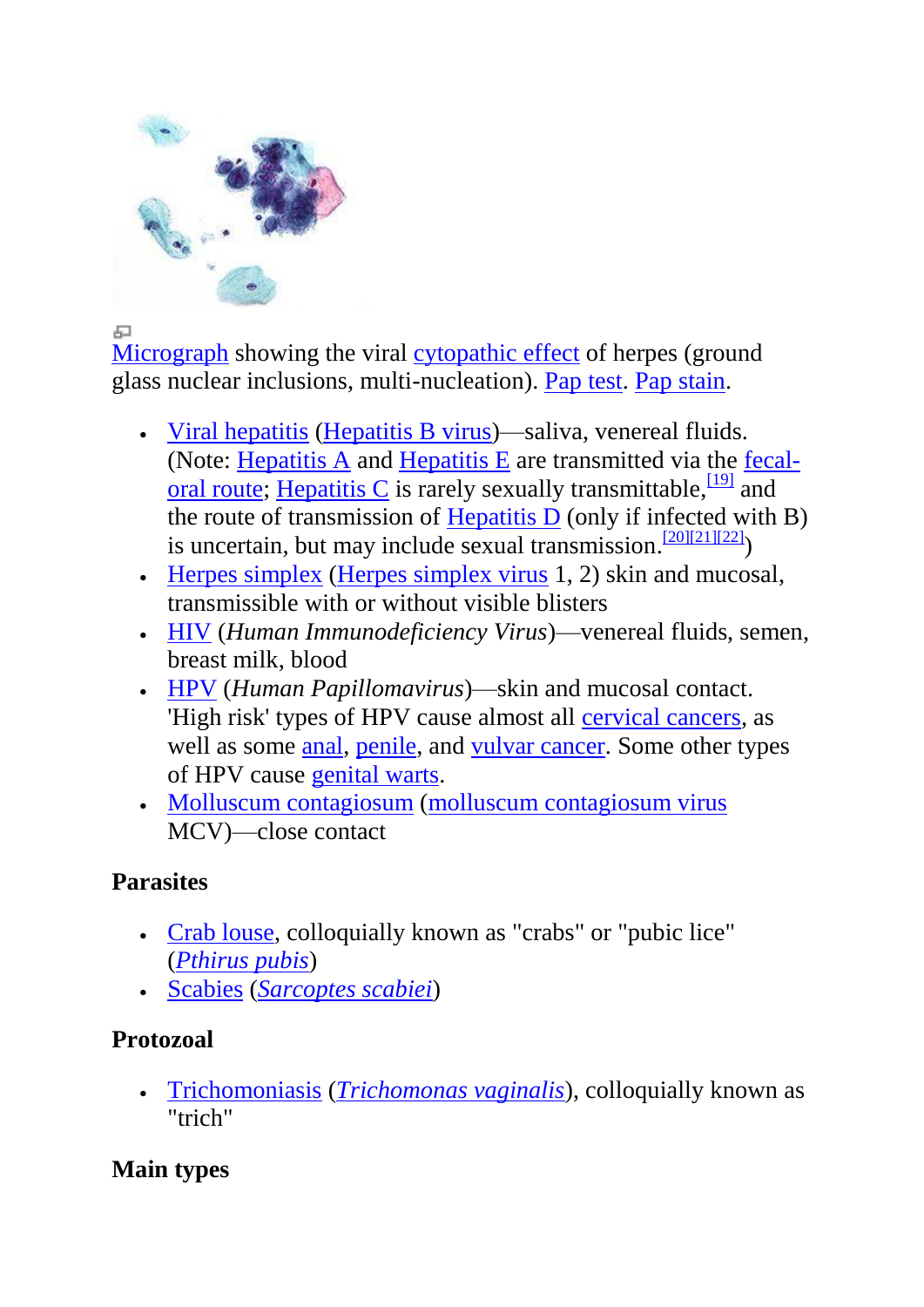Sexually transmitted infections include:

- [Chlamydia](http://en.wikipedia.org/wiki/Chlamydia_infection) is a sexually transmitted infection caused by the bacterium *[Chlamydia trachomatis](http://en.wikipedia.org/wiki/Chlamydia_trachomatis)*. In women, symptoms may include abnormal vaginal discharge, burning during urination, and bleeding in between periods, although most women do not experience any symptoms. Symptoms in men include pain when urinating, and abnormal discharge from their penis. If left untreated in both men and women, Chlamydia can infect the urinary tract and potentially lead to [pelvic inflammatory disease](http://en.wikipedia.org/wiki/Pelvic_inflammatory_disease) (PID). PID can cause serious problems during pregnancy and even has the potential to cause infertility. It can cause a woman to have a potentially deadly ectopic pregnancy, in which the child is born outside of the uterus. However, Chlamydia can be cured with antibiotics.
- The two most common forms of [herpes](http://en.wikipedia.org/wiki/Herpes) are caused by infection with [herpes simplex virus](http://en.wikipedia.org/wiki/Herpes_simplex_virus) (HSV). HSV-1 is acquired orally and causes cold sores. HSV-2 is acquired during sexual contact and affects the genitals. Some people are asymptomatic or have very mild symptoms. Those that do experience symptoms usually notice them 2 to 20 days after exposure which last 2 to 4 weeks. Symptoms can include small fluid-filled blisters, headaches, backaches, itching or tingling sensations in the genital or anal area, pain during urination, [Flu like symptoms,](http://en.wikipedia.org/wiki/Flu_like_symptoms) swollen glands, or fever. Herpes is spread through skin contact with a person infected with the virus. The virus affects the areas where it entered the body. This can occur through kissing, vaginal intercourse, oral sex or anal sex. The virus is most infectious during times when there are visible symptoms, however those who are asymptomatic can still spread the virus through skin contact. The primary attack is the most severe because the body does not have any antibodies built up. After the primary attack, one might have recurring attacks that are milder or might not even have future attacks. There is no cure for the disease but there are antiviral medications that treat its symptoms and lower the risk of transmission [\(Valtrex\)](http://en.wikipedia.org/wiki/Valaciclovir). Although HSV-1 is typically the "oral" version of the virus, and HSV-2 is typically the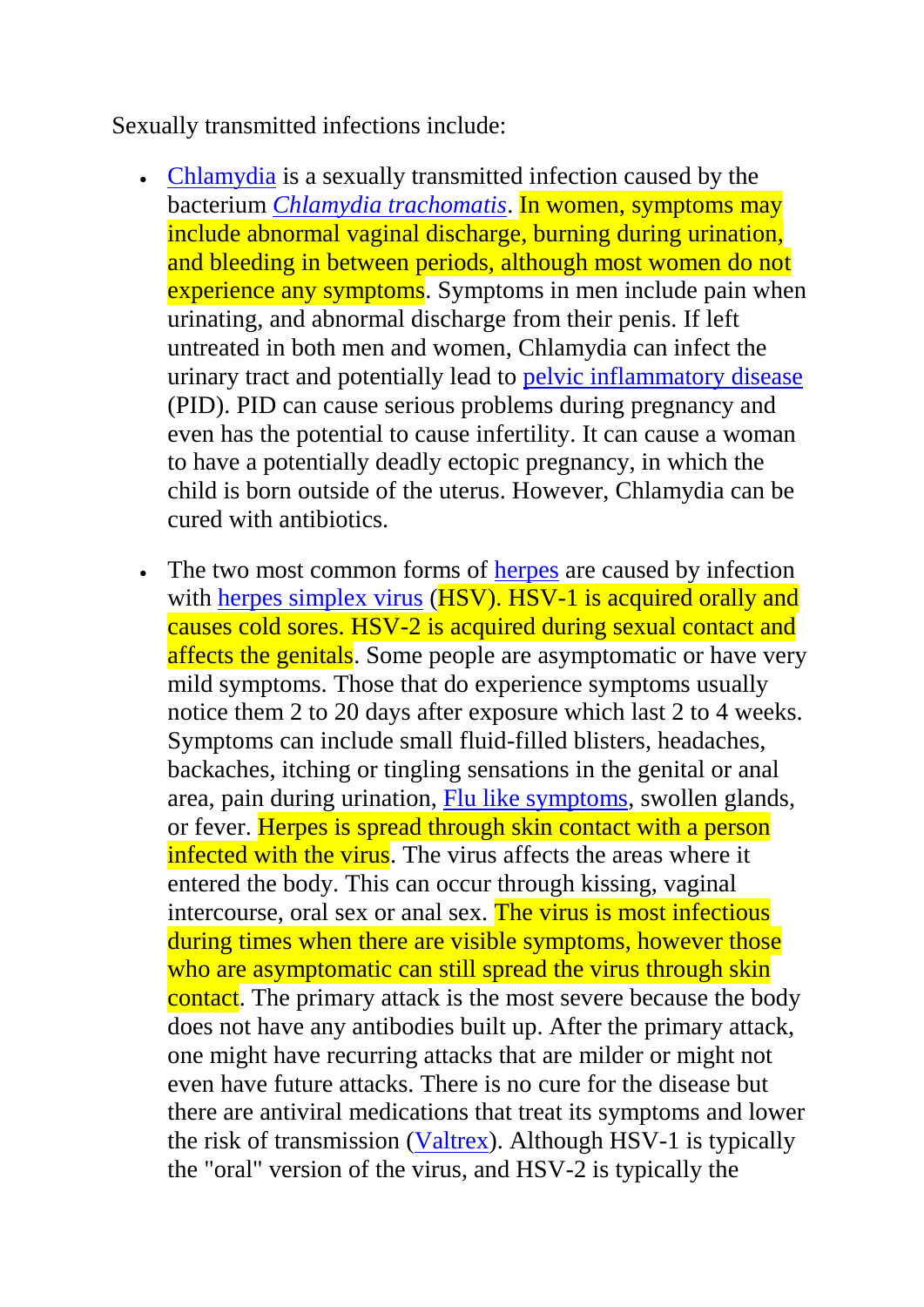"genital" version of the virus, a person with HSV-1 orally CAN transmit that virus to their partner genitally. The virus, either type, will settle into a nerve bundle either at the top of the spine, producing the "oral" outbreak, or a second nerve bundle at the base of the spine, producing the genital outbreak.

- The [human papillomavirus](http://en.wikipedia.org/wiki/Human_papillomavirus) (HPV) is the most common STI in the United States. There are more than 40 different strands of HPV and many do not cause any health problems. In 90% of cases the body's immune system clears the infection naturally within 2 years. Some cases may not be cleared and can lead to genital warts (bumps around the genitals that can be small or large, raised or flat, or shaped like cauliflower) or cervical cancer and other HPV related cancers. Symptoms might not show up until advanced stages. It is important for women to get pap smears in order to check for and treat cancers. There are also two vaccines available for women [\(Cervarix](http://en.wikipedia.org/wiki/Cervarix) and [Gardasil\)](http://en.wikipedia.org/wiki/Gardasil) that protect against the types of HPV that cause cervical cancer. HPV can be passed through genital-to-genital contact as well as during oral sex. It is important to remember that the infected partner might not have any symptoms.
- [Gonorrhea](http://en.wikipedia.org/wiki/Gonorrhea) is caused by bacterium that lives on moist mucous membranes in the urethra, vagina, rectum, mouth, throat, and eyes. The infection can spread through contact with the penis, vagina, mouth or anus. Symptoms of Gonorrhea usually appear 2 to 5 days after contact with an infected partner however, some men might not notice symptoms for up to a month. Symptoms in men include burning and pain while urinating, increased urinary frequency, discharge from the penis (white, green, or yellow in color), red or swollen urethra, swollen or tender testicles, or sore throat. Symptoms in women may include vaginal discharge, burning or itching while urinating, painful sexual intercourse, severe pain in lower abdomen (if infection spreads to fallopian tubes), or fever (if infection spreads to fallopian tubes), however many women do not show any symptoms.<sup>[\[28\]](http://en.wikipedia.org/wiki/Sexually_transmitted_disease#cite_note-28)</sup> There are some antibiotic resistant strains for Gonorrhea but most cases can be cured with antibiotics.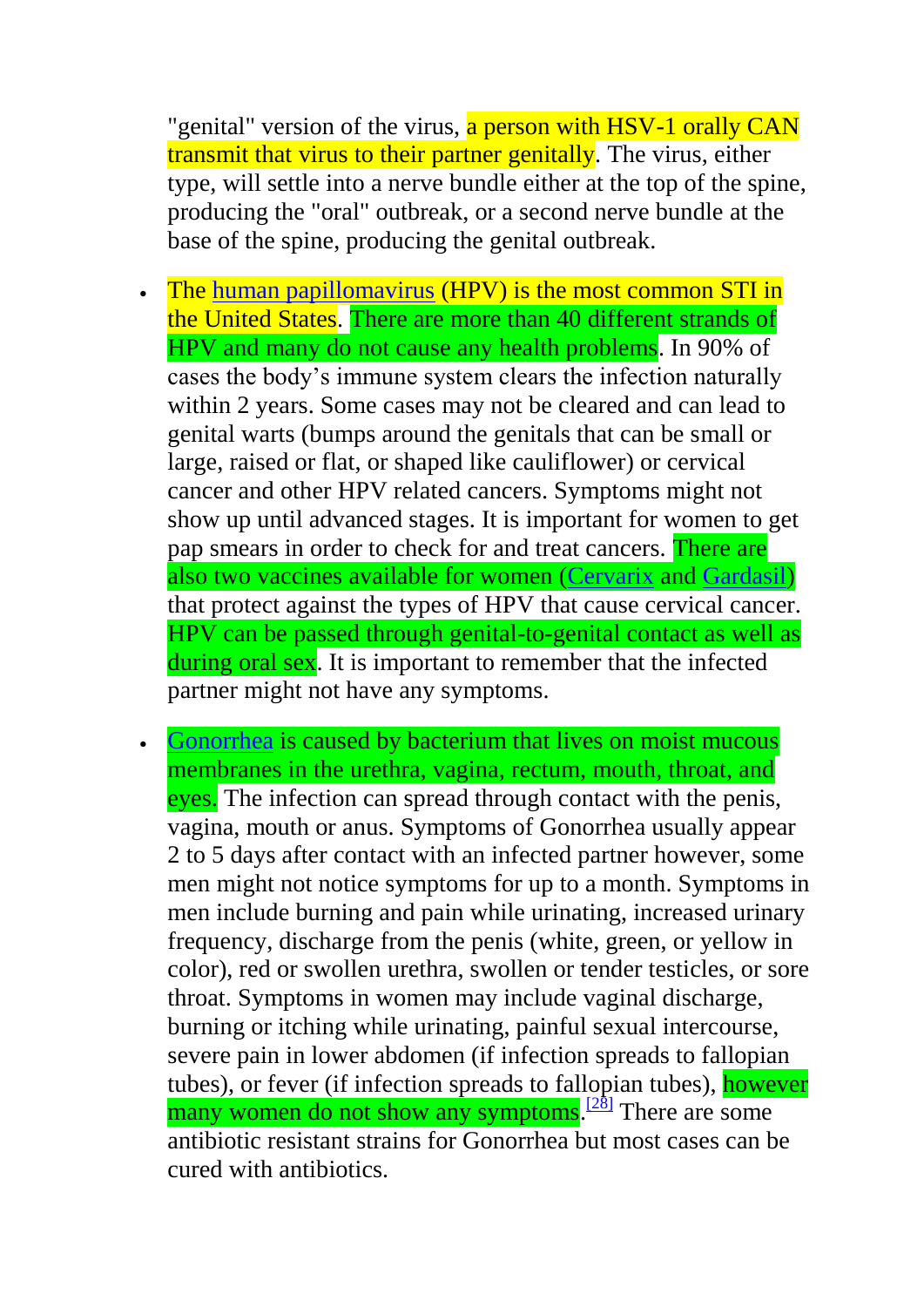- [Syphilis](http://en.wikipedia.org/wiki/Syphilis) is an STI caused by a bacterium. If acquired, syphilis needs to be treated adequately, otherwise it can cause long-term complications and death. $\frac{[29]}{[29]}$  $\frac{[29]}{[29]}$  $\frac{[29]}{[29]}$  Clinical manifestations of syphilis include the ulceration of the uro-genital tract, mouth or rectum; if left untreated the symptoms worsen. In recent years, the prevalence of syphilis has declined in Western Europe, but it has increased in Eastern Europe (former Soviet states). A high incidence of syphilis can be found in places such as [Cameroon,](http://en.wikipedia.org/wiki/Cameroon) [Cambodia,](http://en.wikipedia.org/wiki/Cambodia) Papua New Guinea.<sup>[\[30\]](http://en.wikipedia.org/wiki/Sexually_transmitted_disease#cite_note-30)</sup>
- [Trichomoniasis](http://en.wikipedia.org/wiki/Trichomoniasis) is a common STI that is caused by infection with a protozoan parasite called *Trichomonas vaginalis*. [\[31\]](http://en.wikipedia.org/wiki/Sexually_transmitted_disease#cite_note-31) Trichomoniasis affects both women and men, but symptoms are more common in women.<sup>[\[32\]](http://en.wikipedia.org/wiki/Sexually_transmitted_disease#cite_note-32)</sup> Most patients are treated with an antibiotic called **metronidazole**, which is very effective.<sup>[\[33\]](http://en.wikipedia.org/wiki/Sexually_transmitted_disease#cite_note-33)</sup>
- [HIV](http://en.wikipedia.org/wiki/HIV) (human immunodeficiency virus) damages the body's immune system which interferes with fighting off diseasecausing agents. The virus kills [CD4](http://en.wikipedia.org/wiki/CD4) cells, which are white blood cells that help fight off various infections. HIV is carried in body fluids, and is spread by sexual activity. It can also be spread by contact with infected blood, breast feeding, childbirth, and from mother to child during pregnancy.<sup>[\[34\]](http://en.wikipedia.org/wiki/Sexually_transmitted_disease#cite_note-34)</sup> When HIV is at its most advanced stage, an individual is said to have [AIDS](http://en.wikipedia.org/wiki/HIV/AIDS) (acquired immunodeficiency syndrome).<sup>[\[35\]](http://en.wikipedia.org/wiki/Sexually_transmitted_disease#cite_note-35)</sup> There are different stages of the progression of and HIV infection. The stages include [primary infection,](http://en.wikipedia.org/wiki/Acute_HIV_Infection) asymptomatic infection, symptomatic infection, and AIDS. In the primary infection stage, an individual will have flu like symptoms (headache, fatigue, fever, muscle aches) for about 2 weeks. In the asymptomatic stage, symptoms usually disappear, and the patient can remain asymptomatic for years. When HIV progresses to the symptomatic stage, the immune system is weakened, and has a low cell count of CD4+ [T Cells.](http://en.wikipedia.org/wiki/T_Cells) When the HIV infection becomes life-threatening, it is called AIDS. People with AIDS fall prey to opportunistic infections and die as a result.<sup>[\[23\]](http://en.wikipedia.org/wiki/Sexually_transmitted_disease#cite_note-King.2C_B._2009-23)</sup> When the disease was first discovered in the 1980s, those who had AIDS were not likely to live longer than a few years. There are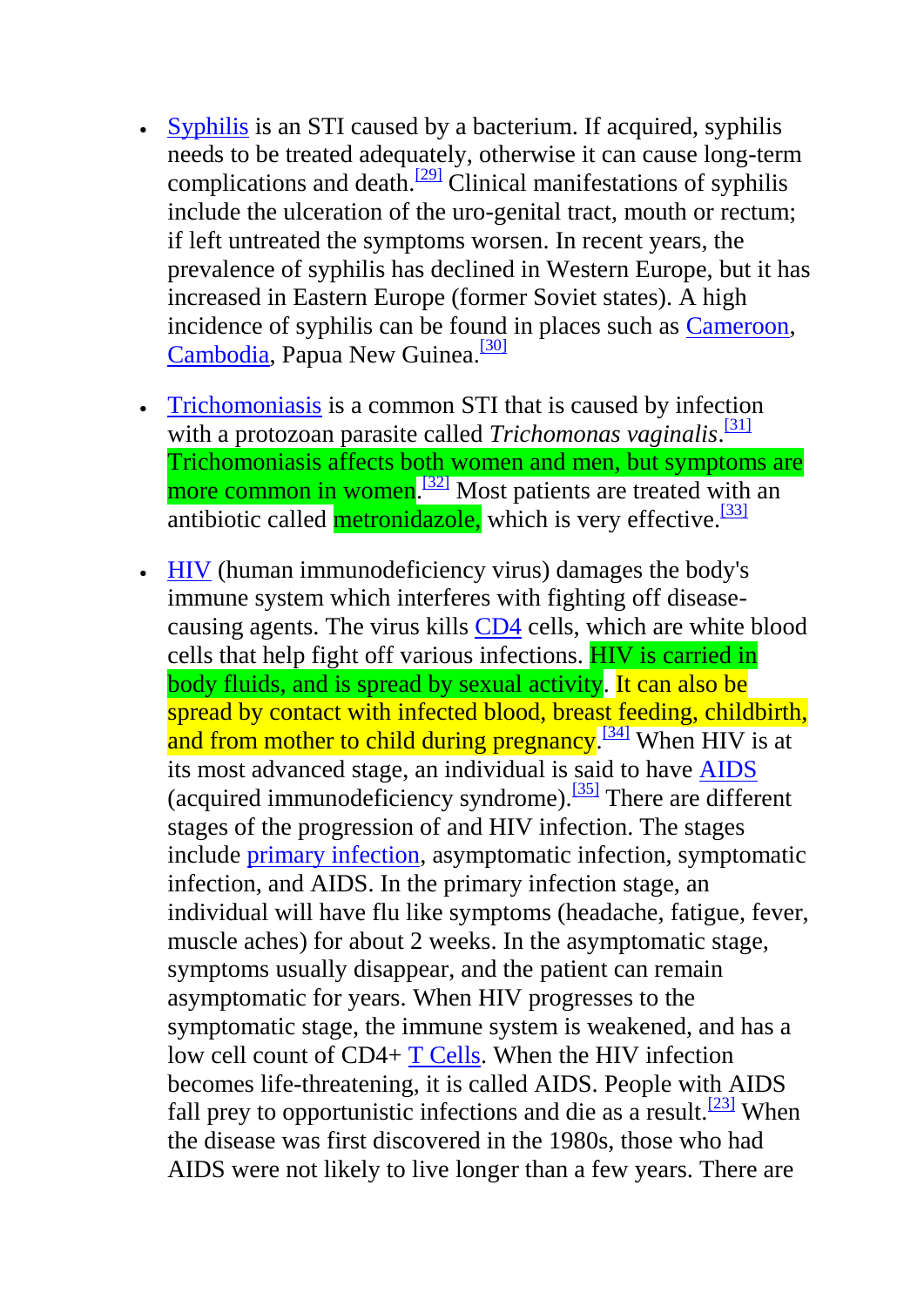now antiretroviral drugs (ARVs) available to treat HIV infections. There is no known cure for HIV or AIDS but the drugs help suppress the virus. By suppressing the amount of virus in the body, people can lead longer and healthier lives. Even though their virus levels may be low they can still spread the virus to others. $\frac{36}{136}$ 

# **Unscreened**

There are many millions of species of bacteria, protozoa, fungi, and viruses, many which remain undocumented or poorly studied with regards to sexual transmission. Despite that the above include what are generally known as STIs, sexually transmission of microbes is far from limited to the above list. Since the sexual route of transmission is not considered common, and/or the microbe itself is not implicated in a major research study on disease, the following pathogens are simply not screened for in sexual health clinics. Some of these microbes are known to be sexually transmittable.

# **Pathophysiology**

Many STIs are (more easily) transmitted through the [mucous](http://en.wikipedia.org/wiki/Mucous_membrane)  [membranes](http://en.wikipedia.org/wiki/Mucous_membrane) of the [penis,](http://en.wikipedia.org/wiki/Penis) [vulva,](http://en.wikipedia.org/wiki/Vulva) [rectum,](http://en.wikipedia.org/wiki/Rectum) [urinary tract](http://en.wikipedia.org/wiki/Urinary_tract) and (less often depending on type of infection) the [mouth,](http://en.wikipedia.org/wiki/Mouth) [throat,](http://en.wikipedia.org/wiki/Throat) [respiratory tract](http://en.wikipedia.org/wiki/Respiratory_tract) and  $\frac{e}{\text{yes}}$ .  $\frac{[40]}{100}$  $\frac{[40]}{100}$  $\frac{[40]}{100}$  The visible membrane covering the [head of the penis](http://en.wikipedia.org/wiki/Glans_penis) is a mucous membrane, though it produces no [mucus](http://en.wikipedia.org/wiki/Mucus) (similar to the [lips](http://en.wikipedia.org/wiki/Lip) of the mouth). Mucous membranes differ from [skin](http://en.wikipedia.org/wiki/Skin) in that they allow certain pathogens into the body.<sup>[\[41\]](http://en.wikipedia.org/wiki/Sexually_transmitted_disease#cite_note-41)</sup> The amount of contact with infective sources which causes infection varies with each pathogen but in all cases a disease may result from even light contact from fluid carriers like venereal fluids onto a mucous membrane.

Healthcare professionals suggest [safer sex,](http://en.wikipedia.org/wiki/Safer_sex) such as the use of [condoms,](http://en.wikipedia.org/wiki/Condoms) as the most reliable way of decreasing the risk of contracting sexually transmitted diseases during sexual activity, but safer sex should by no means be considered an absolute safeguard. The transfer of and exposure to bodily fluids, such as [blood](http://en.wikipedia.org/wiki/Blood_transfusion)  [transfusions](http://en.wikipedia.org/wiki/Blood_transfusion) and other blood products, sharing injection [needles,](http://en.wikipedia.org/wiki/Intravenous_therapy) needle-stick injuries (when medical staff are inadvertently jabbed or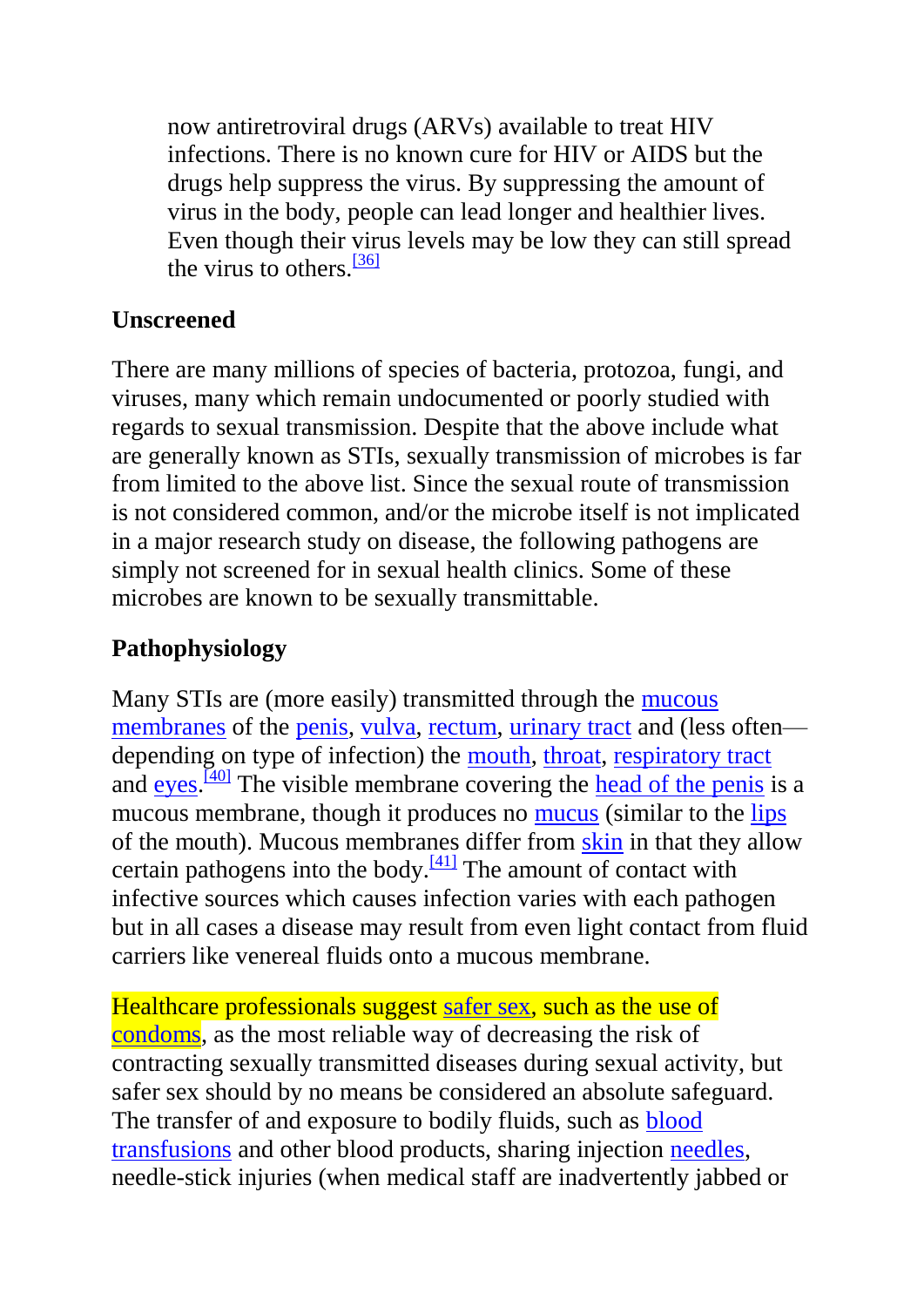pricked with needles during medical procedures), sharing [tattoo](http://en.wikipedia.org/wiki/Tattoo) needles, and childbirth are other avenues of transmission. These different means put certain groups, such as medical workers, and [haemophiliacs](http://en.wikipedia.org/wiki/Haemophilia) and drug users, particularly at risk.

### **Vaccines**

Vaccines are available that protect against some viral STIs, such as [Hepatitis A,](http://en.wikipedia.org/wiki/Hepatitis_A_vaccine) [Hepatitis B,](http://en.wikipedia.org/wiki/Hepatitis_B_vaccine) and some types of [HPV.](http://en.wikipedia.org/wiki/HPV_vaccine) Vaccination before initiation of sexual contact is advised to assure maximal protection.

# **Nonoxynol-9**

Researchers had hoped that [nonoxynol-9,](http://en.wikipedia.org/wiki/Nonoxynol-9) a vaginal microbicide would help decrease STI risk. Trials, however, have found it ineffective $\frac{[44]}{[44]}$  $\frac{[44]}{[44]}$  $\frac{[44]}{[44]}$  and it may put women at a higher risk of HIV infection. $\frac{[45]}{[45]}$  $\frac{[45]}{[45]}$  $\frac{[45]}{[45]}$ 

# **Management**

High-risk exposure such as that which occurs in rape cases may be treated prophylactically using antibiotic combinations such as [azithromycin,](http://en.wikipedia.org/wiki/Azithromycin) [cefixime,](http://en.wikipedia.org/wiki/Cefixime) and [metronidazole.](http://en.wikipedia.org/wiki/Metronidazole)

In 1996, the [World Health Organization](http://en.wikipedia.org/wiki/World_Health_Organization) estimated that more than 1 million people were being infected daily. About 60% of these infections occur in young people <25 years of age, and of these 30% are <20 years. Between the ages of 14 and 19, STIs occur more frequently in girls than boys by a ratio of nearly 2:1; this equalizes by age 20. An estimated 340 million new cases of syphilis, gonorrhea, chlamydia and trichomoniasis occurred throughout the world in 1999.<sup>[\[51\]](http://en.wikipedia.org/wiki/Sexually_transmitted_disease#cite_note-51)</sup>

Commonly reported prevalences of STIs among sexually active adolescent girls both with and without lower genital tract symptoms include [chlamydia](http://en.wikipedia.org/wiki/Chlamydia_infection) (10–25%), [gonorrhea](http://en.wikipedia.org/wiki/Gonorrhea) (3–18%), [syphilis](http://en.wikipedia.org/wiki/Syphilis) (0–3%), [Trichomonas vaginalis](http://en.wikipedia.org/wiki/Trichomonas_vaginalis) (8–16%), and [herpes](http://en.wikipedia.org/wiki/Herpes) simplex virus (2– 12%). [*[citation needed](http://en.wikipedia.org/wiki/Wikipedia:Citation_needed)*] Among adolescent boys with no symptoms of urethritis, isolation rates include chlamydia (9–11%) and gonorrhea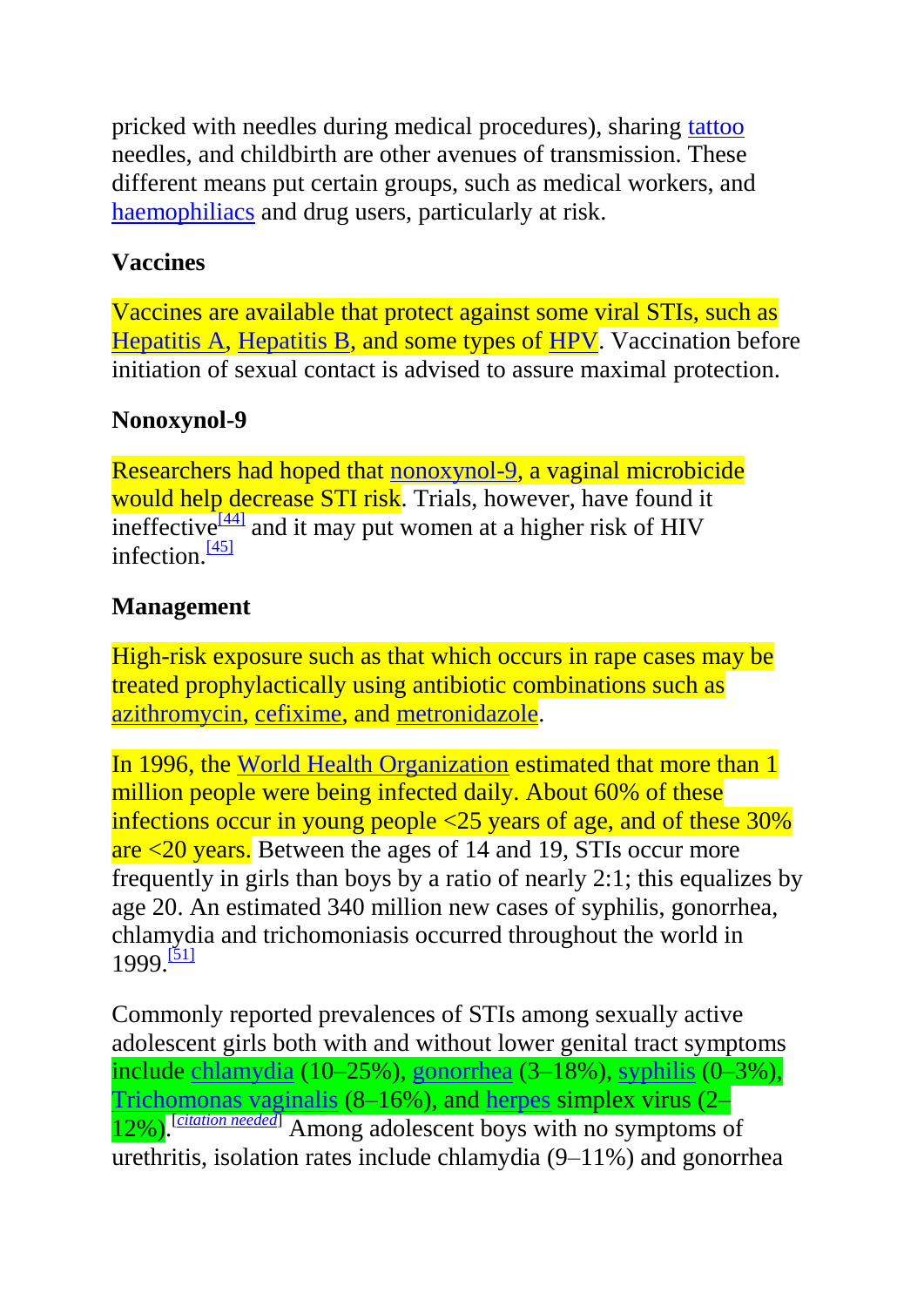(2–3%).[*[citation needed](http://en.wikipedia.org/wiki/Wikipedia:Citation_needed)*] At least one in four U.S. teenage girls has a sexually transmitted disease,  $\frac{521}{2}$  a [CDC](http://en.wikipedia.org/wiki/Centers_for_Disease_Control_and_Prevention) study found.<sup>[\[53\]](http://en.wikipedia.org/wiki/Sexually_transmitted_disease#cite_note-53)</sup> Among girls who admitted ever having sex, the rate was  $40\%$ .<sup>[\[54\]](http://en.wikipedia.org/wiki/Sexually_transmitted_disease#cite_note-54)</sup>

문

**Metronidazole** [\(AAN,](http://en.wikipedia.org/wiki/Australian_Approved_Name) [BAN,](http://en.wikipedia.org/wiki/British_Approved_Name) [INN,](http://en.wikipedia.org/wiki/International_Nonproprietary_Name) [USAN\)](http://en.wikipedia.org/wiki/United_States_Adopted_Name) [/m](http://en.wikipedia.org/wiki/Help:IPA_for_English)[ɛ](http://en.wikipedia.org/wiki/Help:IPA_for_English#Key)[tr](http://en.wikipedia.org/wiki/Help:IPA_for_English#Key)[əˈ](http://en.wikipedia.org/wiki/Help:IPA_for_English#Key)[n](http://en.wikipedia.org/wiki/Help:IPA_for_English#Key)[aɪ](http://en.wikipedia.org/wiki/Help:IPA_for_English#Key)[d](http://en.wikipedia.org/wiki/Help:IPA_for_English#Key)[ə](http://en.wikipedia.org/wiki/Help:IPA_for_English#Key)[z](http://en.wikipedia.org/wiki/Help:IPA_for_English#Key)[oʊ](http://en.wikipedia.org/wiki/Help:IPA_for_English#Key)[l](http://en.wikipedia.org/wiki/Help:IPA_for_English#Key)[/](http://en.wikipedia.org/wiki/Help:IPA_for_English) (**Flagyl** and others) is a [nitroimidazole](http://en.wikipedia.org/wiki/Nitroimidazole) [antibiotic](http://en.wikipedia.org/wiki/Antibiotic) medication used particularly for [anaerobic](http://en.wikipedia.org/wiki/Anaerobe) [bacteria](http://en.wikipedia.org/wiki/Bacterium) and [protozoa.](http://en.wikipedia.org/wiki/Protozoa) Metronidazole is an [antibacterial](http://en.wikipedia.org/wiki/Antibacterial) against [anaerobic](http://en.wikipedia.org/wiki/Anaerobic_organisms)   $\alpha$  [organisms,](http://en.wikipedia.org/wiki/Anaerobic_organisms) [amoebicide](http://en.wikipedia.org/wiki/Amoebicide) and [antiprotozoal.](http://en.wikipedia.org/wiki/Antiprotozoal)<sup>[\[3\]](http://en.wikipedia.org/wiki/Metronidazole#cite_note-monograph-3)</sup> It is the drug of choice for first episodes of mild-to-moderate *[Clostridium difficile](http://en.wikipedia.org/wiki/Clostridium_difficile)* infection.<sup>[\[4\]](http://en.wikipedia.org/wiki/Metronidazole#cite_note-4)</sup>

#### **Medical uses[\[edit\]](http://en.wikipedia.org/w/index.php?title=Metronidazole&action=edit§ion=1)**

Metronidazole is primarily used to treat: [bacterial vaginosis,](http://en.wikipedia.org/wiki/Bacterial_vaginosis) [pelvic](http://en.wikipedia.org/wiki/Pelvic_inflammatory_disease)  [inflammatory disease](http://en.wikipedia.org/wiki/Pelvic_inflammatory_disease) (along with other antibacterials like [ceftriaxone\)](http://en.wikipedia.org/wiki/Ceftriaxone),

#### **Bacterial vaginosis[\[edit\]](http://en.wikipedia.org/w/index.php?title=Metronidazole&action=edit§ion=2)**

Drugs of choice for the treatment of [bacterial vaginosis](http://en.wikipedia.org/wiki/Bacterial_vaginosis) include metronidazole and clindamycin. The treatment of choice for **bacterial vaginosis in non**pregnant women include metronidazole oral twice daily for seven days, or metronidazole gel intravaginally once daily for five days, or clindamycin intravaginally at bedtime for seven days. For pregnant women, the treatment of choice is metronidazole oral three times a day for seven days. Data does not report routine treatment of male sexual partners in non-pregnant or pregnant women.

#### **Trichomoniasis[\[edit\]](http://en.wikipedia.org/w/index.php?title=Metronidazole&action=edit§ion=3)**

The 5[-nitroimidazole](http://en.wikipedia.org/wiki/Nitroimidazole) drugs (metronidazole and [tinidazole\)](http://en.wikipedia.org/wiki/Tinidazole) are the mainstay of treatment for infection with trichomonas vaginalis. Treatment for both the infected patient and the patient's sexual partner is recommended, even if asymptomatic. Therapy other than 5-nitroimidazole drugs is also an option, but cure rates are much lower. $\frac{7}{2}$ 

#### **Clostridium difficile colitis[\[edit\]](http://en.wikipedia.org/w/index.php?title=Metronidazole&action=edit§ion=4)**

Initial antibiotic therapy for non-severe Clostridium difficile colitis [\(pseudomembranous colitis\)](http://en.wikipedia.org/wiki/Pseudomembranous_colitis) consists of oral metronidazole or oral vancomycin. Several randomized controlled trials have demonstrated equivalent efficacy of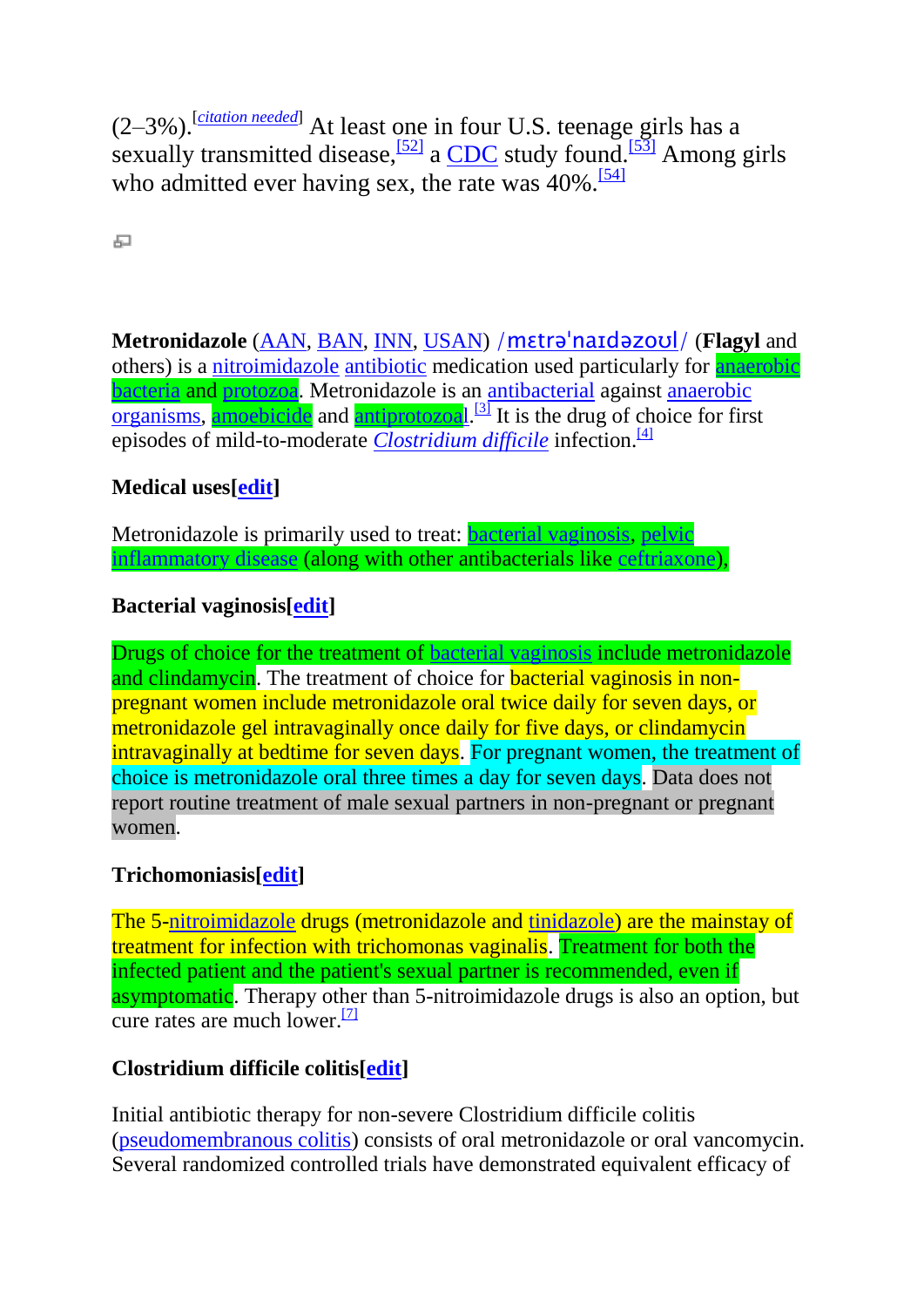oral metronidazole and oral vancomycin in treating non-severe Clostridium difficile colitis.[\[8\]\[9\]](http://en.wikipedia.org/wiki/Metronidazole#cite_note-Zar-8)[\[10\]](http://en.wikipedia.org/wiki/Metronidazole#cite_note-Teasley1983-10) However, it has been shown that oral vancomycin is more effective in treating patients with severe Clostridium difficile colitis.<sup>[\[8\]](http://en.wikipedia.org/wiki/Metronidazole#cite_note-Zar-8)</sup>

#### **Infections of Entamoeba histolytica[\[edit\]](http://en.wikipedia.org/w/index.php?title=Metronidazole&action=edit§ion=5)**

Invasive [colitis](http://en.wikipedia.org/wiki/Colitis) and extraintestinal disease including liver abscesses, pleuropulmonary infections, and brain abscesses can result from infection with [Entamoeba histolytica.](http://en.wikipedia.org/wiki/Entamoeba_histolytica) Metronidazole is a widely used drug in patients with invasivs colitis, liver abscesses, pleuropulmonary infection, and/or brain abscesses caused by Entamoeba histolytica.

### **Preterm births[\[edit\]](http://en.wikipedia.org/w/index.php?title=Metronidazole&action=edit§ion=6)**

Metronidazole has also been used in women to prevent [preterm birth](http://en.wikipedia.org/wiki/Preterm_birth) associated with [bacterial vaginosis,](http://en.wikipedia.org/wiki/Bacterial_vaginosis) amongst other risk factors including the presence of cervicovaginal fetal fibronectin (fFN). A [randomised controlled trial](http://en.wikipedia.org/wiki/Randomised_controlled_trial) demonstrated that metronidazole was ineffective in preventing preterm delivery in high-risk pregnant women (selected by history and a positive fFN test) and, conversely, the incidence of preterm delivery was found to be higher in women treated with metronidazole. $\frac{111}{11}$ 

### **Adverse effects[\[edit\]](http://en.wikipedia.org/w/index.php?title=Metronidazole&action=edit§ion=7)**

Common [adverse drug reactions](http://en.wikipedia.org/wiki/Adverse_drug_reaction)  $(≥1%$  of those treated with the drug) associated with systemic metronidazole therapy include: [nausea,](http://en.wikipedia.org/wiki/Nausea) [diarrhoea,](http://en.wikipedia.org/wiki/Diarrhoea) weight loss, abdominal pain, vomiting, headache, dizziness and metallic taste in the mouth. [Intravenous](http://en.wikipedia.org/wiki/Intravenous) administration is commonly associated with [thrombophlebitis.](http://en.wikipedia.org/wiki/Thrombophlebitis) Infrequent adverse effects include: [hypersensitivity](http://en.wikipedia.org/wiki/Hypersensitivity) reactions (rash, itch, flushing, fever), headache, dizziness, [vomiting,](http://en.wikipedia.org/wiki/Vomiting) [glossitis,](http://en.wikipedia.org/wiki/Glossitis) [stomatitis,](http://en.wikipedia.org/wiki/Stomatitis) dark urine and **paraesthesia**.<sup>[\[5\]](http://en.wikipedia.org/wiki/Metronidazole#cite_note-AMH-5)</sup> High doses and/or long-term systemic treatment with metronidazole is associated with the development of [leucopenia,](http://en.wikipedia.org/wiki/Leucopenia) [neutropenia,](http://en.wikipedia.org/wiki/Neutropenia) increased risk of [peripheral neuropathy](http://en.wikipedia.org/wiki/Peripheral_neuropathy) and [CNS](http://en.wikipedia.org/wiki/Central_nervous_system) toxicity.<sup>[\[5\]](http://en.wikipedia.org/wiki/Metronidazole#cite_note-AMH-5)</sup>

Common adverse drug reaction associated with topical metronidazole therapy include local redness, dryness and skin irritation; and eye watering (if applied near eyes). $\frac{5}{15}$ 

There is some evidence from studies in rats that supports the possibility of metronidazole may contribute to **serotonin** syndrome, although no case reports documenting this have been published to date.  $\frac{[12][13]}{[12][13]}$  $\frac{[12][13]}{[12][13]}$  $\frac{[12][13]}{[12][13]}$ 

#### **Interaction with alcohol[\[edit\]](http://en.wikipedia.org/w/index.php?title=Metronidazole&action=edit§ion=9)**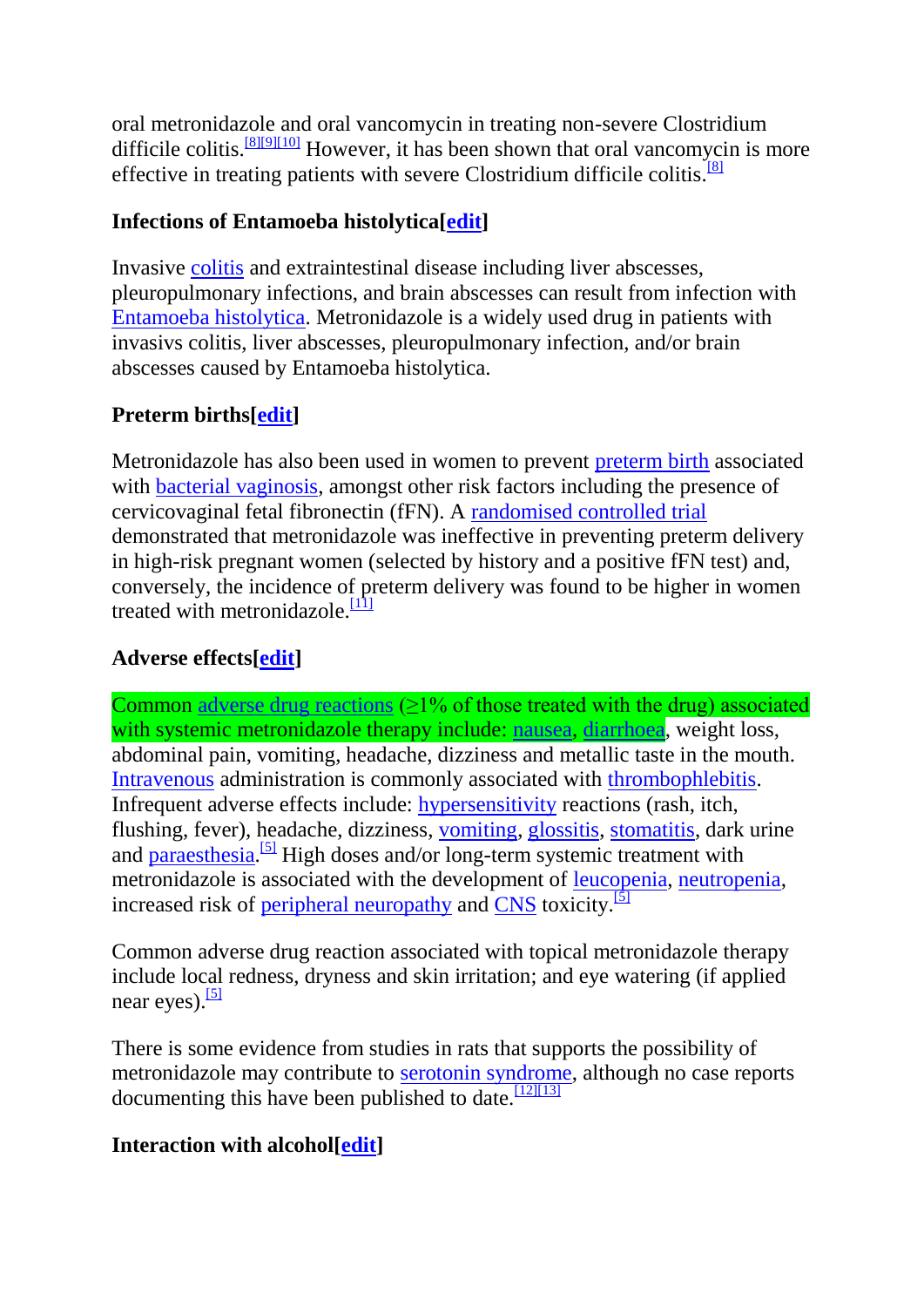Consuming [ethanol](http://en.wikipedia.org/wiki/Ethanol) (alcohol) while taking metronidazole has long been thought to have a [disulfiram-](http://en.wikipedia.org/wiki/Disulfiram)like reaction with effects that can include [nausea,](http://en.wikipedia.org/wiki/Nausea) [vomiting,](http://en.wikipedia.org/wiki/Vomiting) [flushing](http://en.wikipedia.org/wiki/Flushing_(physiology)) of the skin, [tachycardia](http://en.wikipedia.org/wiki/Tachycardia) (accelerated heart rate), and [shortness of](http://en.wikipedia.org/wiki/Shortness_of_breath)   $b$ reath.<sup>[\[21\]](http://en.wikipedia.org/wiki/Metronidazole#cite_note-cina-21)</sup> It is typically advised that consumption of alcohol should be avoided by patients during systemic metronidazole therapy and for at least 48 hours after completion of treatment.<sup>[\[5\]](http://en.wikipedia.org/wiki/Metronidazole#cite_note-AMH-5)</sup> However there are studies calling into question the mechanism of the interaction of alcohol and metronidazole,  $\frac{[22]}{23}$  $\frac{[22]}{23}$  $\frac{[22]}{23}$ ,  $\frac{[23][24]}{24}$  $\frac{[23][24]}{24}$  $\frac{[23][24]}{24}$  and a possible [central toxic serotonin reaction](http://en.wikipedia.org/wiki/Serotonin_toxicity) for the alcohol intolerance suggested.<sup>[\[12\]](http://en.wikipedia.org/wiki/Metronidazole#cite_note-pmid17963129-12)</sup> Metronidazole is also generally thought to inhibit the liver metabolism of propylene glycol (found in some foods, medicines and in many electronic cigarette e-liquids), and thus propylene glycol may potentially have similar interaction effects with metronidazole.[*[citation needed](http://en.wikipedia.org/wiki/Wikipedia:Citation_needed)*]

### **Mechanism of action[\[edit\]](http://en.wikipedia.org/w/index.php?title=Metronidazole&action=edit§ion=12)**

It inhibits nucleic acid synthesis by disrupting the DNA of microbial cells.  $[1]$ This function only occurs when metronidazole is partially reduced, and because this reduction usually happens only in anaerobic cells, it has relatively little effect upon human cells or [aerobic bacteria.](http://en.wikipedia.org/wiki/Aerobic_bacteria)

**DRUG CLASS AND MECHANISM:** Estrogens are one of the two major classes of female hormones. (Progestins comprise the second major class). Estrogens are used primarily to treat the symptoms of [menopause](http://www.medicinenet.com/menopause/article.htm) and states in which there is a deficiency of estrogen, for example, among women who have had their estrogen-producing ovaries removed. Conjugated estrogens are a mixture of several different estrogens (estrogen salts) that are derived from natural sources and blended to approximate the composition of estrogens in the urine of pregnant horses. The main components are sodium estrone sulphate and sodium equilin sulfate. Estrogens have widespread effects on tissues in the body. Estrogens cause growth and development of the female sexual organs and maintain female sexual characteristics such as the growth of underarm and pubic hair, body contours, and skeleton. Estrogens also increase secretions from the cervix and growth of the inner lining of the uterus (endometrium). Conjugated estrogens were first approved by the FDA in 1938.

### **PREPARATIONS:** 0.625 mg/gram

**STORAGE:** The cream should be stored at room temperature, 15-30 C (59-86 F).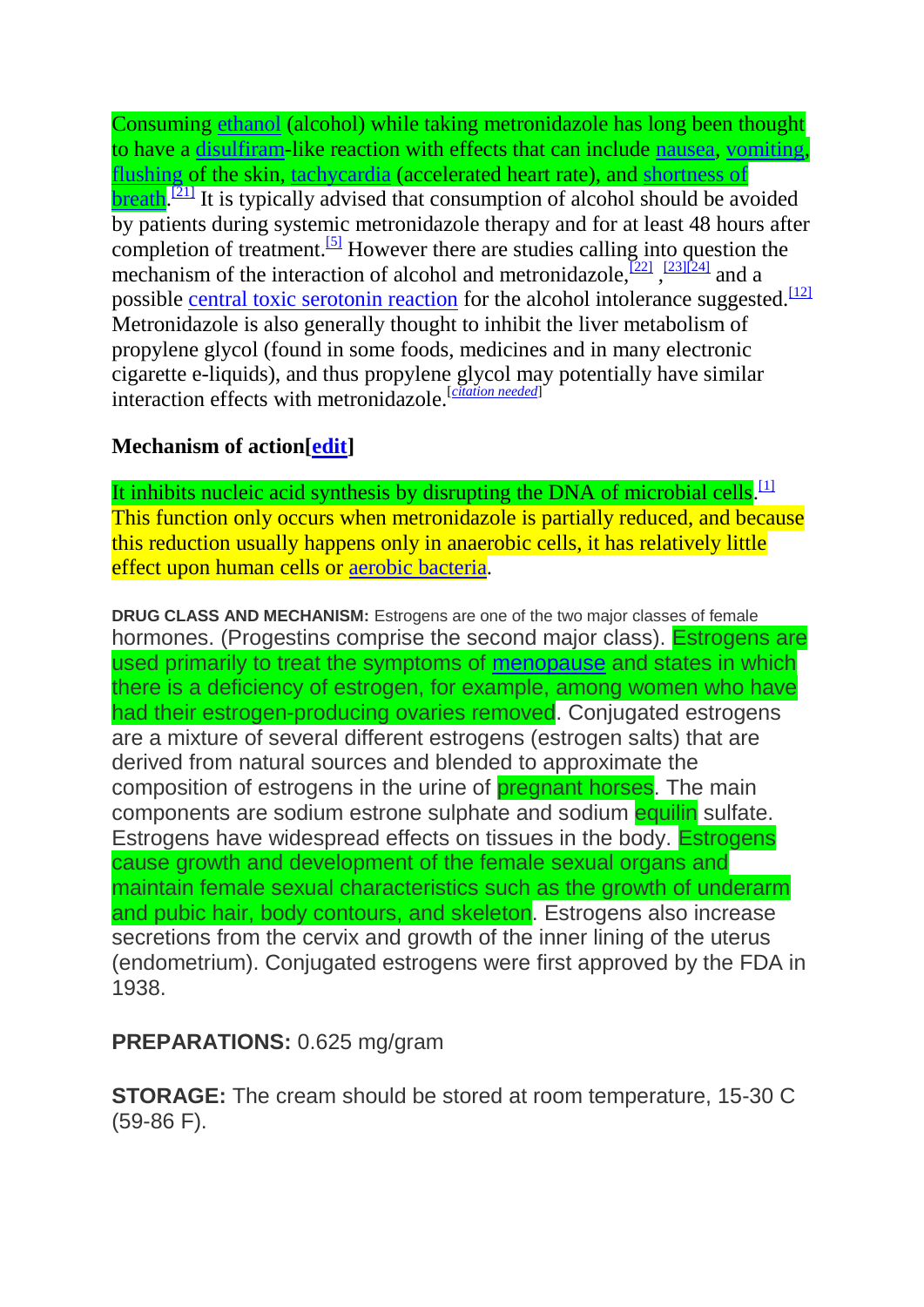**PRESCRIBED FOR:** Premarin vaginal cream is used for the relief of vaginal symptoms in postmenopausal women who have developed uncomfortable [vaginal dryness,](http://www.medicinenet.com/vaginal_dryness_and_vaginal_atrophy/article.htm) inflammation, or painful intercourse due to atrophy of the vagina and/or vulvae.

**DOSING:** The recommended dose is 0.5 to 2 grams administered daily for 21 days then off for 7 days. Twice weekly administration may also be used. Vaginal products work best if used at bedtime. The hands should first be washed and the applicator filled with cream from the tube. Lying on the back with the knees bent, individuals should insert the applicator into the vagina and push the applicator's plunger to deliver the cream. The applicator and plunger then should be washed with warm, soapy water and rinsed with plain water. The hands should be washed before and after use. A small amount of the cream also can be applied to the outer skin folds or "lips" of the vagina (vulvae) to relieve dryness or irritation.

**[DRUG INTERACTIONS:](http://www.medicinenet.com/drug_interactions/article.htm)** Premarin drug interaction studies have not been conducted. Estrogens are broken down in the [liver](http://www.onhealth.com/liver/article.htm) by certain enzymes. Drugs that increase or decrease the activity of these enzymes may interfere with the action of Premarin. Rifampin (Rifadin), barbiturates, [carbamazepine](http://www.medicinenet.com/carbamazepine/article.htm) (Tegretol), griseofulvin (Grifulvin), [phenytoin](http://www.medicinenet.com/phenytoin/article.htm) (Dilantin), St. John's wort, and primidone may increase the elimination of estrogen by enhancing the liver's ability to eliminate estrogens. Use of any of these medications with estrogens may result in a reduction of the beneficial effects of estrogens. Conversely, drugs such as **erythromycin, [ketoconazole](http://www.medicinenet.com/ketoconazole/article.htm)** (Nizoral), *itraconazole* (Sporanox), and [ritonavir](http://www.medicinenet.com/ritonavir/article.htm) (Norvir) may reduce the elimination of estrogens by the liver and lead to increased levels of estrogens in the blood and increased effects. Grapefruit juice also may increase levels of estrogen by increasing the absorption of estrogens from the intestine. Increased levels of estrogens in the blood may result in more estrogen-related side effects.

**PREGNANCY: Estrogens should be avoided [during pregnancy](http://www.medicinenet.com/pregnancy/article.htm) since** they increase the risk of fetal abnormalities.

**NURSING MOTHERS:** Estrogens are secreted in milk and cause unpredictable effects in the infant. In general, they should not be used by women who are [breastfeeding.](http://www.medicinenet.com/breastfeeding/article.htm)